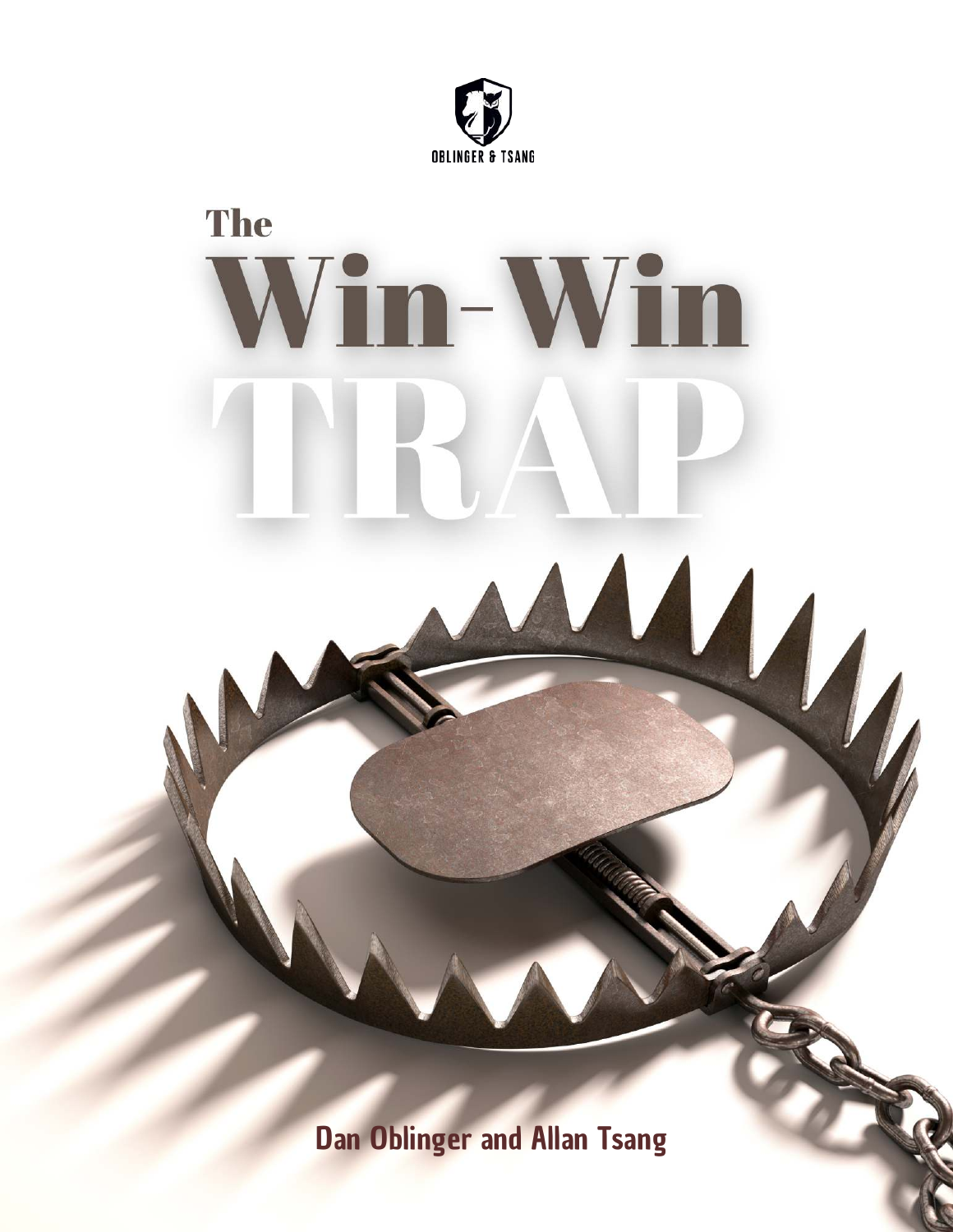## The Win-Win Trap

Everywhere we look, we see people clamoring about"win-win". As consulting negotiators, we often hear negotiation authors, trainers, and students describe negotiations as win-win.

This is dangerous just as much as it is popular.

Thinking of a negotiation as an opportunity to "make it a win-win" is popular because it is simple. It makes us look like the good guy or gal. We want to be seen as fair and empathetic. Negotiations seem contentious and complex. Why not simply make it win-win and magically turn it into a collaboration where everyone wins?!

At the risk of being seen as unfair and un-empathetic, here is a brief critique of this popular negotiation mantra so that you can negotiate well with other humans and not get eaten by a shark.

### 1. Win-win is Invalid as a Negotiation Framework



Here are some critical questions that a win-win proponent must answer if we can entertain this sort of framework for negotiating.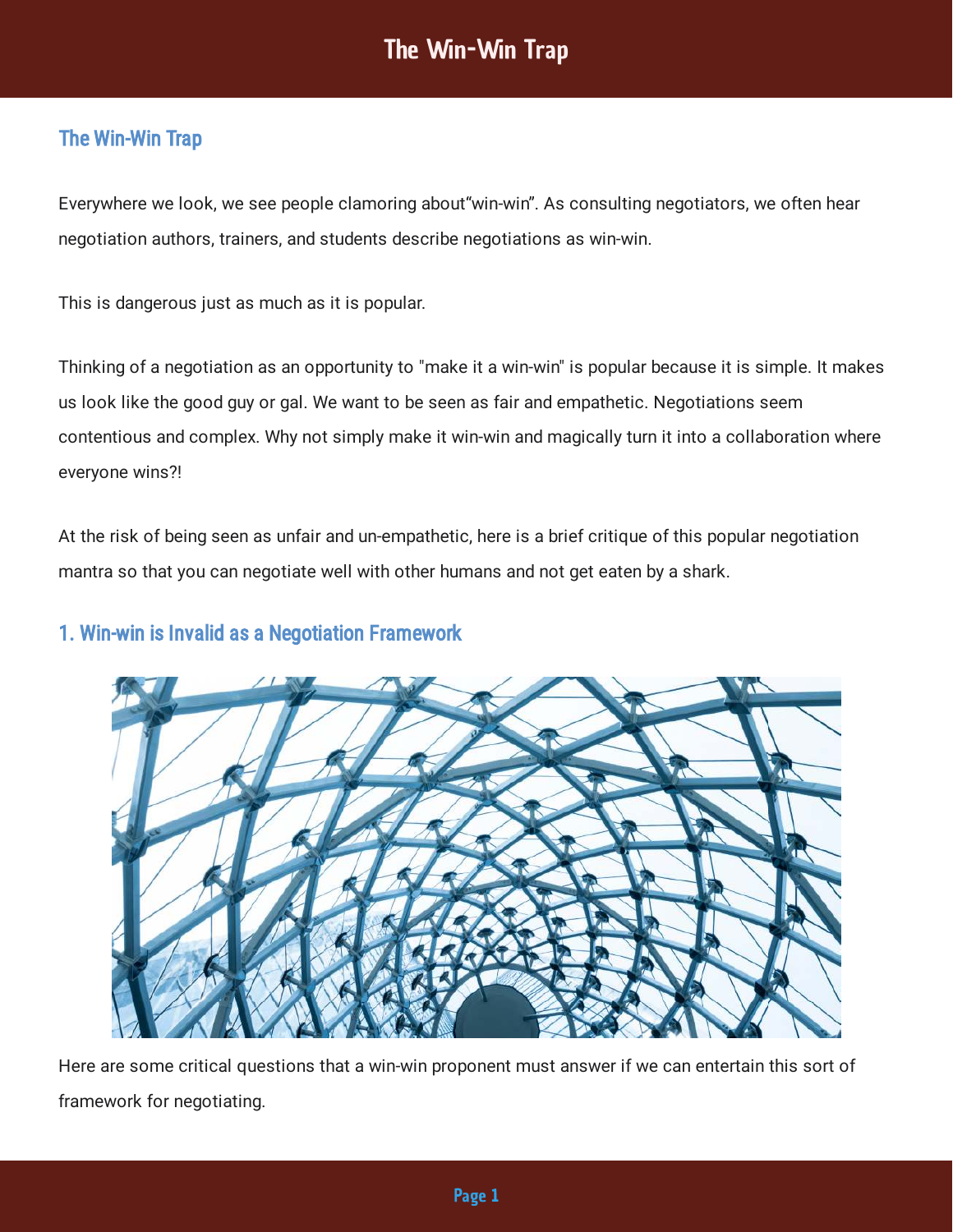- What constitutes a win in a negotiation? A loss?
- Who defines what a win looks like for you?
- Are you in competition with your counterparty? Or collaboration?
- Who is the referee?
- What if your counterparty SAYS "win-win" but they just do so to get you to drop your guard?
- Is it possible that today's "win" will be revealed in the harsh light of a future morning to be a terrible loss?
- If your counterparty insists on making a deal that you know is a loss, how can you win?
- Do you have the right, obligation, or permission to determine what a win will be for your counterparty?
- What if your counterparty desperately needs a deal, but it makes no sense for you?

The simplest invalidation of win-win is that negotiation fails the definition of a traditional two-party game where winners are declared. There is no guarantee of a winner and a loser. There are no referees, no universal laws, few sanctions, and no end of game conditions that, when met, allow all parties to agree it is over and a winner can be determined. Negotiation is an infinite game and is about improvement or regression. This must be measured during the negotiation before an agreement is inked. It is only determined through the lens of a valid mission and purpose.

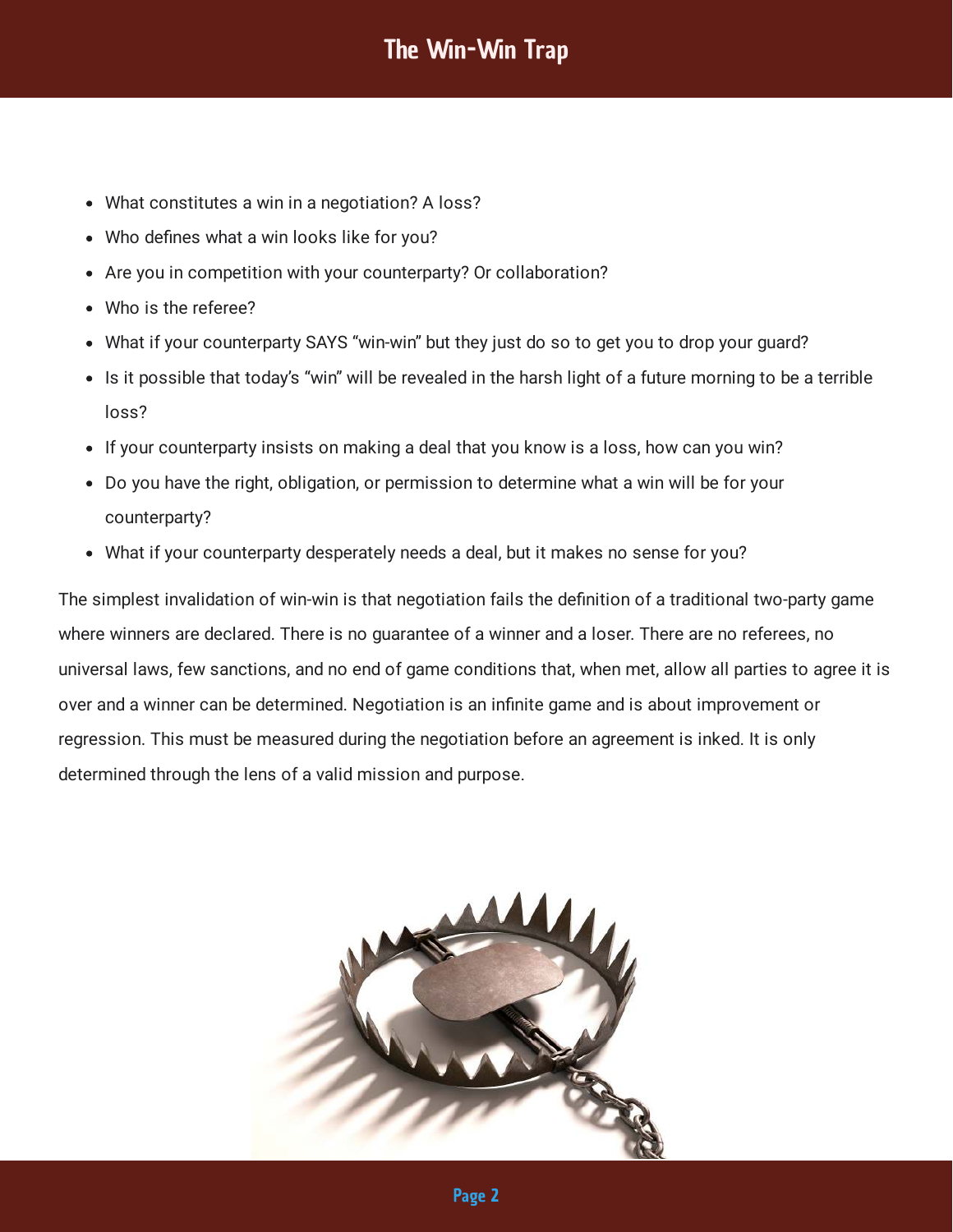

## 2. Win-win Fails to Respect the Complex Nature of Negotiations

Negotiations are complex because the process of making sound decisions is complex. Influencing the decisions of others is complex. Working with emotions, biases, and human creativity is complex. Reducing a complex process to a simple term might seem innocent enough. Watch out! How negotiators think forms their vision and creates their decisions. We have seen many students who fall into a win-win mindset trap. They have poor habits in the discovery process. They simply ask the counter party what they want. Then they tell the counter party what the student wants. Then they haggle.

This oversimplication ignores the real possibility of deception, aggression, leverage, emotional manipulation, and the impact of cognitive biases on human conflict, controversy, and decisions. It fails to recognize that sometimes there are factions within each side, so that a win for one division or work unit harms another. Frequently, there are hidden counter parties in a deal. They all might win somehow, or all but one would be seen as a loser when they don't win the work!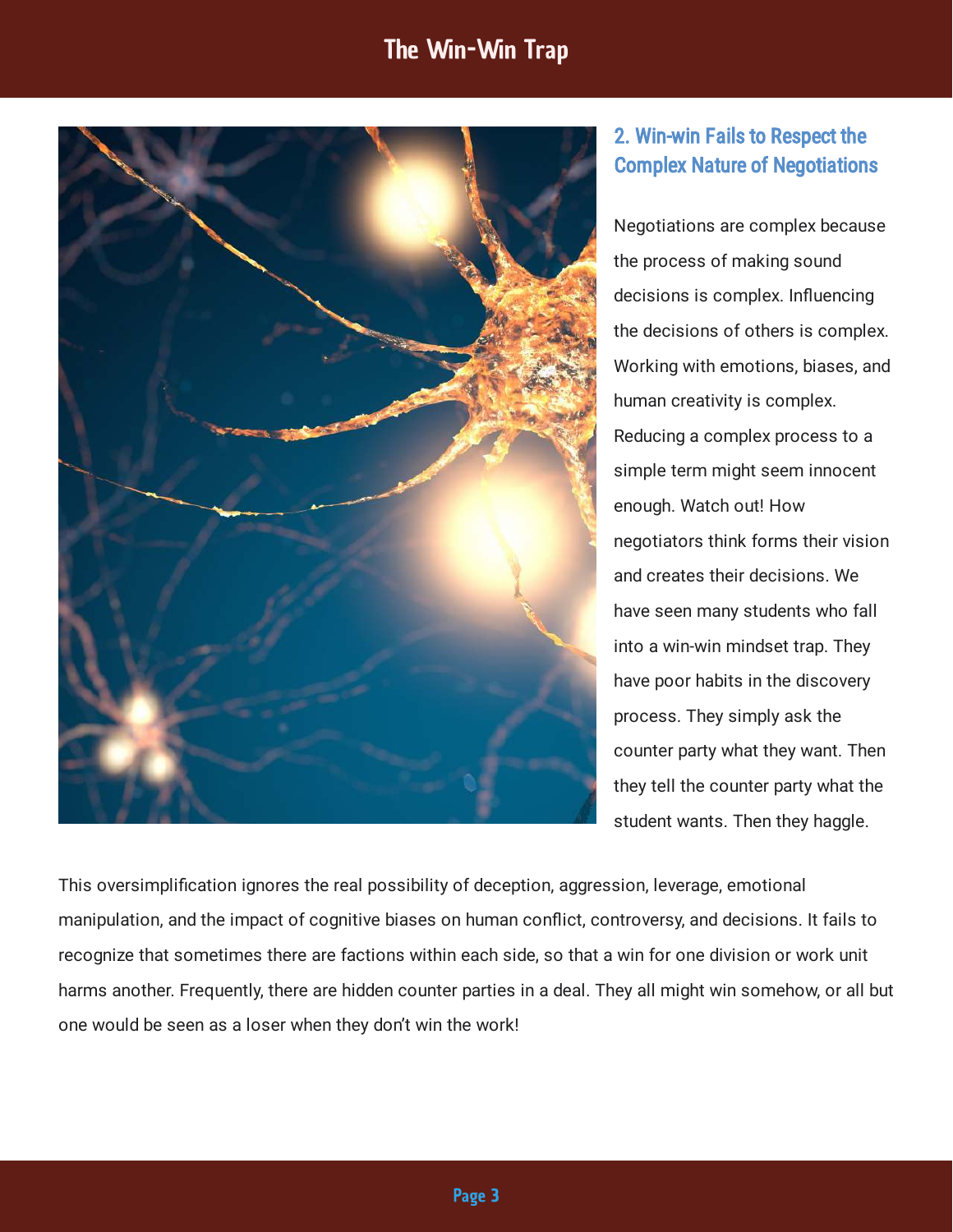Here is the most dangerous and pervasive problem. What if I use win-win as a tactic? Would it be wise to lay all your cards on the table and accept your counterparties claim of the same? It leads to compromise in the best case and makes you vulnerable to an unscrupulous partner at the worst. 3. Win-win is dangerous when your counterparty plays it win-lose

"Win-win" implies that negotiation is collaborative. We think that's a noble implication! We also recognize that there are firms, cultures, and practitioners who see the negotiated world through the lens of "zero sum". Moreover, these negotiators are quite adept at simulating the appearance of a win-win negotiator. They signal



collaboration and then abscond with the funds! Without a proper negotiation strategy, a well-formed habit of sound negotiation practices, and a valid mission and purpose, looking for a win-win with a zero-sum negotiator is fraught with danger.

Win-win is sufficiently vague that it won't guide you in the critical and complex decisions that negotiation practitioners must make in high-stakes negotiation. It might lead you to accept an agreement when it hurts your mission as an organization. It is difficult to lose in a deal you walk away from. You never had the deal to begin! A truly bad negotiator makes deals that are bad. It is possible with two bad negotiators representing two parties for both of them to harm their respective interests.

If you rush to a collaborative process without conducting proper discovery, allow someone else to dictate what wins and losses will be, take others at their word without verification, or get lulled into a false sense of safety, then you place your success in the hands of your counter party.

"Win-win" sounds nice. Remember! Even friendly counterparties may have an ax to grind! They may have felt cheated in the last deal, might be under pressure from their boss to claw back perceived losses, or might be driven by negative emotions connected with your firm. Pushing for a win-win and failing to recognize these dynamics will lead to a failed deal or one that damages your company's reputation or protability.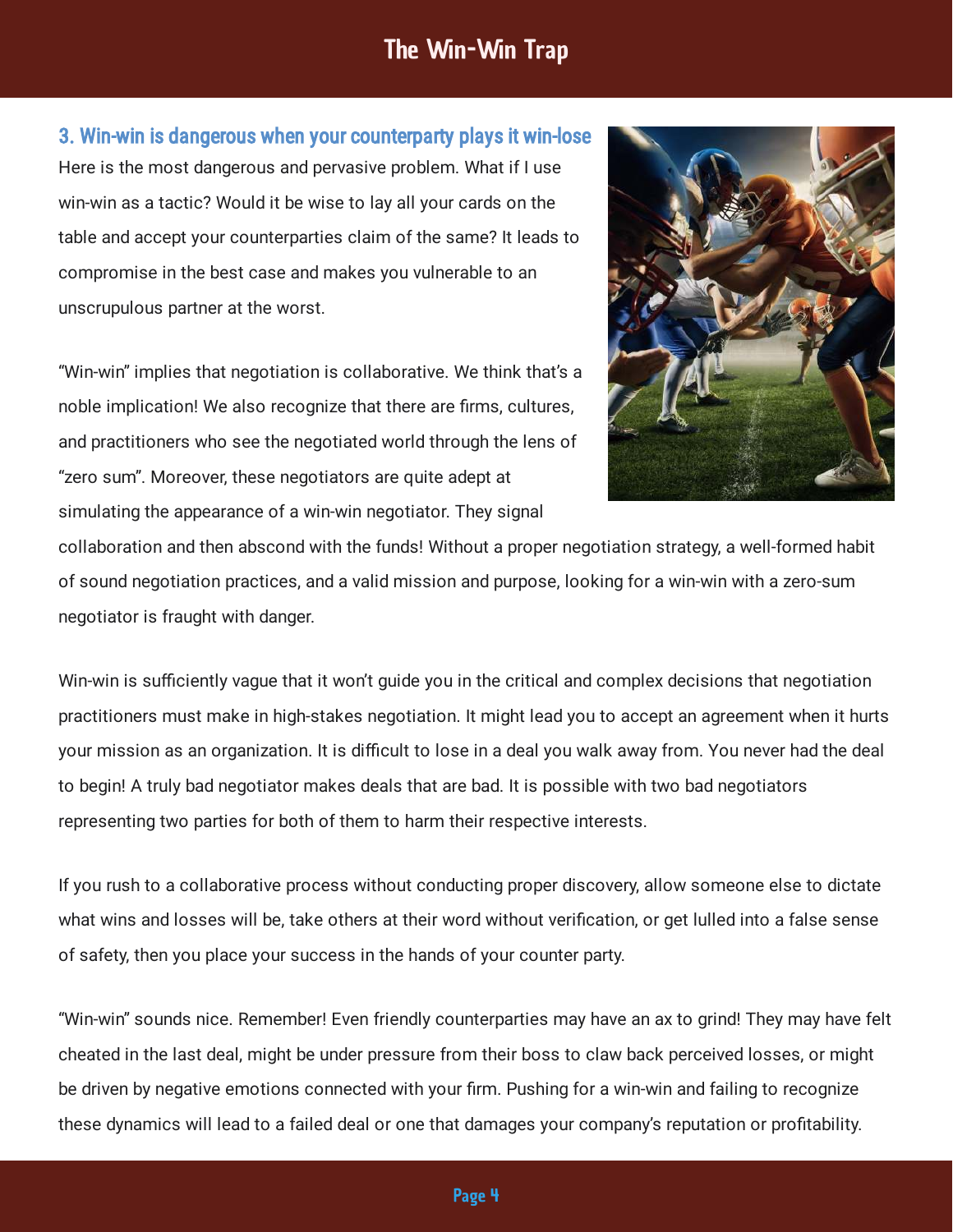#### An Alternative to Win-Win

Win-win is wrong. Not because you have to be a shark and choose win-lose. It's wrong because negotiations are not about winning or losing and are not that simple. Negotiation is a constant process of decisions, influencing decisions, managing your emotions and influencing others' emotions, appraising valuer, and exploring solutions. There are certainly advantages, disadvantages, leverage, profit-taking, and the potential for bankruptcy- of the moral and financial varieties!

We recently helped a client with a tricky situation. As consulting negotiators, we work with internal negotiation programs and also consult with individual executives when they have high stakes negotiations. The client had been contracted to deliver a technology solution for their own customer. This customer had failed to provide specifications, would not communicate critical information, and consequently, the project was behind and the project manager quit. Our client was worried about being sued for breach when the customer was the problem! By crafting a valid mission and purpose, our client was able to discover that not only did the customer's CEO not want to fire them, the CEO wanted to discuss terms for the new contract to finish the job. Because the mission and purpose was so well written, our client was able to pivot and explain that they didn't want the work. After several big concessions, the customer renegotiated the contract to be highly favorable for our client and agreed to provide the necessary communications and specs to finish the project.

# **DRIVEN BY<br>MISSION & PURPOSE**

The path to long term success

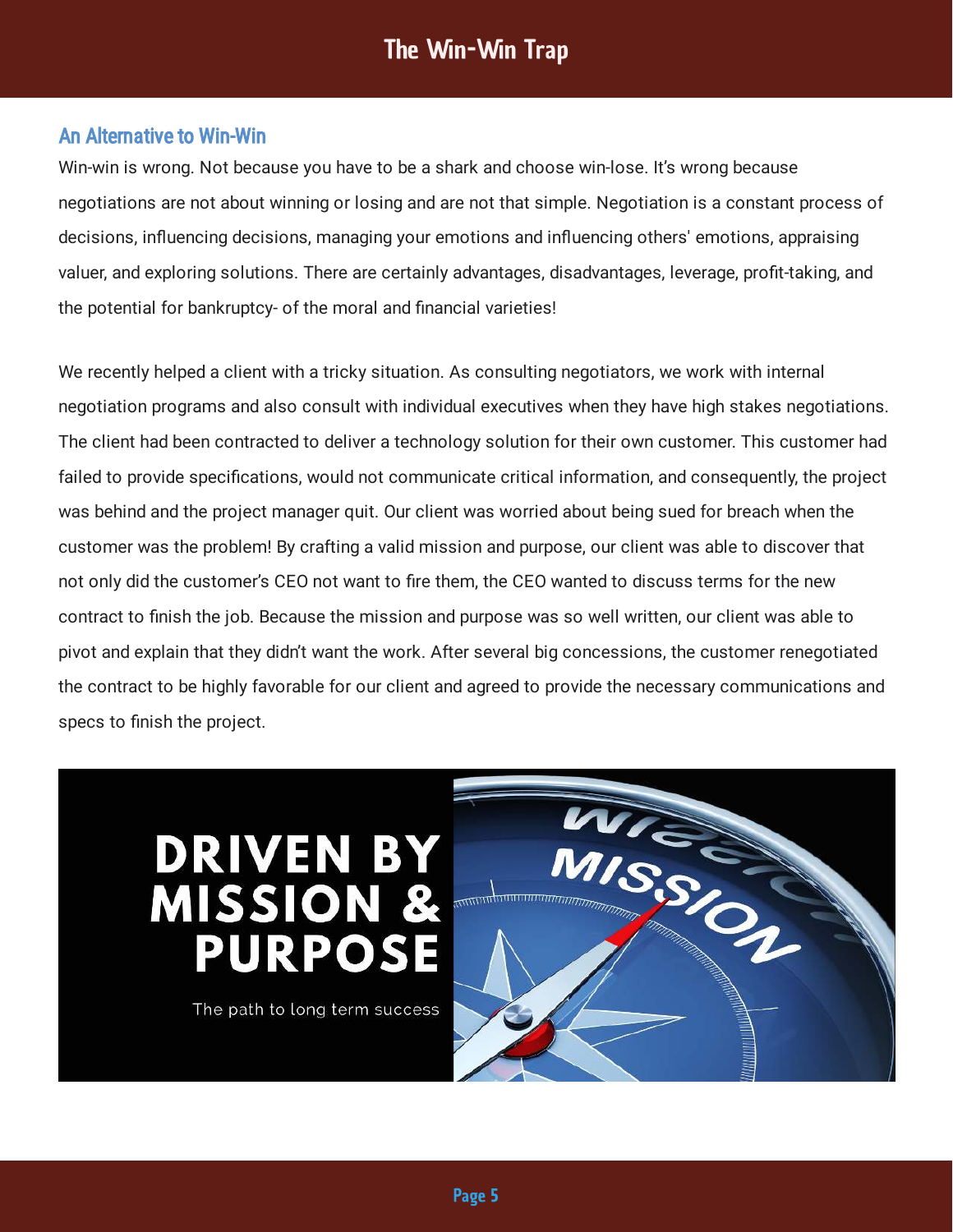In an infinite game, professional negotiators need a better guide and strategy because winning is measured in years, decades, and perhaps centuries!. You need a mission. You need a string of interlocking purposes for the complex decisions and dialogues you must execute. With discovery habits and a practiced skill of listening well, you will find the value in every interaction or know when no deal is the best deal for now. Because negotiation as a way of life never ends, turning down a deal means we are free to find another, better opportunity. Sometimes it is with the same counterparty we politely declined!

So reject win-win, win-lose, and zero-sum. They are too simple to the point of being a hazard. You will need a rich, deep, and resilient habit set. Find a program of habit-formation in listening, bargaining, problem solving, emotions and bias control. Learn to recognize common tactics others may use. Be consistent. Build good habits today and move your mission forward everytime!

### Want to Know or Do More?

Allan Tsang and Dan Oblinger are the principals and founders of Oblinger & Tsang, the premier consulting and coaching negotiations firm in the marketplace today. If you are in sales, executive leadership, procurement, or professional services and negotiate scope and fee, then you should make negotiation your craft. That means a hard look at your own habits in negotiation, listening, and discovery. We coach professionals to be excellent and resilient negotiators. It also means taking an honest appraisal of the negotiation capabilities in your organizational culture. We conduct audits and design and administer internal negotiations programs. In gratitude for reading this paper, please email us to book a free 30 minute consultation to offer your perspective on the issue and explore some options in being coached!